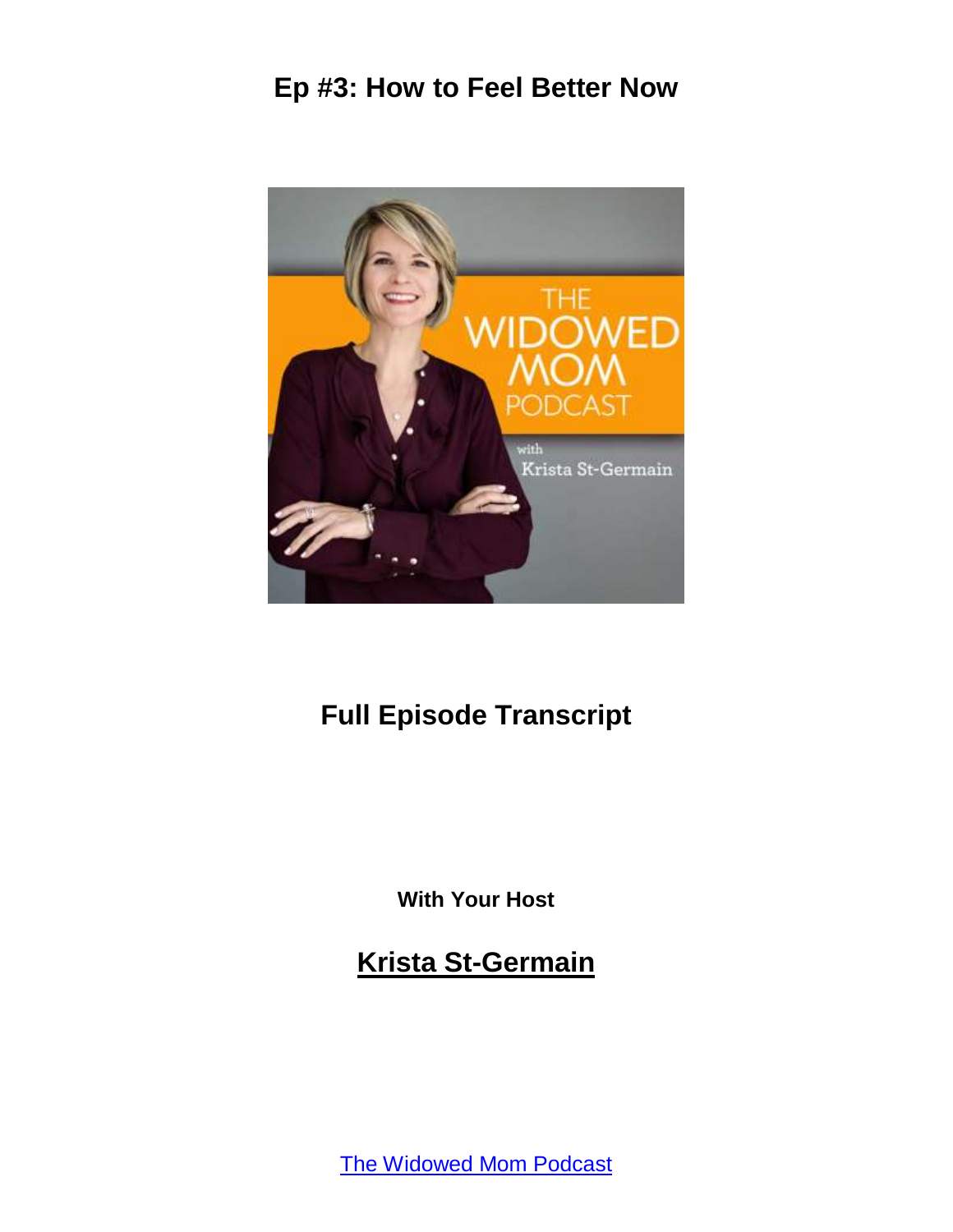Ready to feel better? You're in the right place. By the end of today's episode, you'll understand three simple steps to feeling better, and more importantly, you'll think about emotions in a whole new way.

Welcome to *The Widowed Mom Podcast*, episode three, How to Feel Better Now.

Welcome to *The Widowed Mom Podcast,* the only podcast that offers a proven process to help you work through your grief to grow, evolve, and create a future you can actually look forward to. Here's your host, certified life coach, grief expert, widow, and mom, Krista St-Germain.

Hey there, I'm so excited to bring you this episode. But before you listen, I want you to stop and take a minute to think about why the name of the episode appealed to you. What is it that you're feeling and why do you want to feel better?

That may seem like a really dumb question with a really obvious answer, but understanding why you don't want to feel the way you do is more significant than you might think. And the reason for that is because we think that the emotions we are experiencing are terrible.

But the real truth is that most of us aren't actually feeling our feelings, and that's why our experience of them is so awful. We think we're feeling our feelings, but what's really happening is one of three things.

I don't know about you, but I was not taught how to feel emotions. I don't really know anyone who actually was. But for sure, what we teach in our culture by example and what we demonstrate, we either resist our emotions, we react to them, or we avoid them.

And I want to walk you through each of those three common ways of dealing with emotions so that you can recognize where you might be doing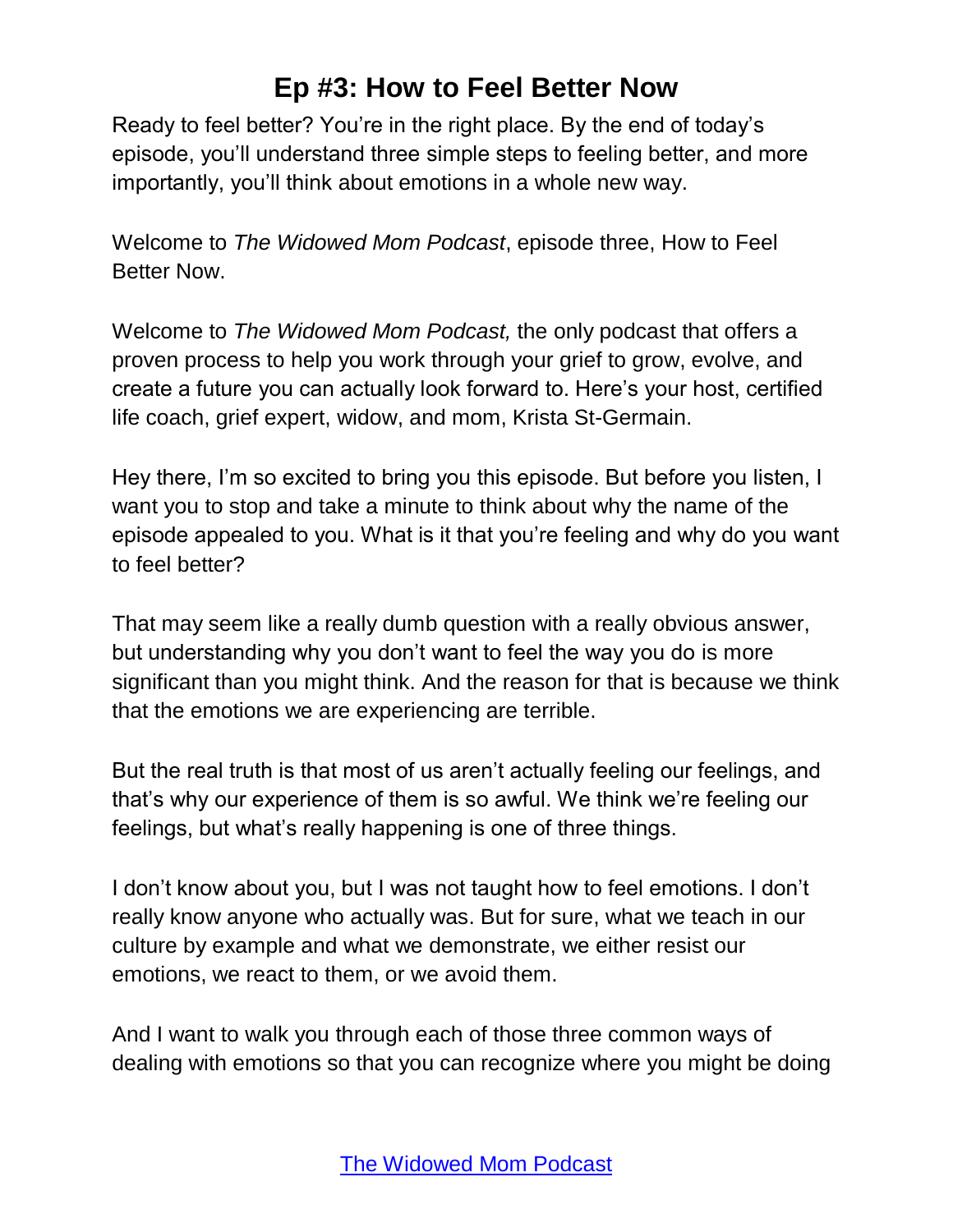each of the three. And then I'm going to offer you a fourth option and teach you how.

So, the first is resistance. This is when we're pushing an emotion away. This is when we're trying to convince ourselves that we should feel something else. And I see this so often in my clients. Grief is a rollercoaster of emotions. That's just the way that it is. And often, we're telling ourselves things that are very unhelpful; that we should be somewhere other than where we are emotionally. We shouldn't be angry. We shouldn't feel guilty. We shouldn't be sad. We shouldn't be so lonely.

And so we resist these emotions that are part of grief. And because we're so resistant, we try to will ourselves into other feelings, which actually ends up making us feel worse. So we start trying to find the silver lining. We start trying to force gratitude. And instead, we create more misery.

We think things like, "He's in a better place now. He's no longer suffering. I'm still young, I should be strong. I have to put on a happy face." We fake it until we make it. But the truth is, we really don't make it by faking it.

Now, if any of those thoughts feel believable to you, that's fine. But what doesn't work is resisting the emotions that are real for us and trying to will them away, trying to force them into something that they aren't, because what we resist persists. I'm sure you've heard this.

And with grief and with the emotions of grief, the fastest way around, the only way around, is through. Resistance never works. It just perpetuates negative emotion and it prevents us from processing emotions that need to be processed. So resistance is the first way and it never works.

The second is that we react. And this is when we notice an emotion, but instead of allowing it to be there, we react to it. We act from it. So if we're angry, maybe we cry and yell. Maybe we slam doors. If we are frustrated, maybe we snap at our children or maybe we lecture ourselves in our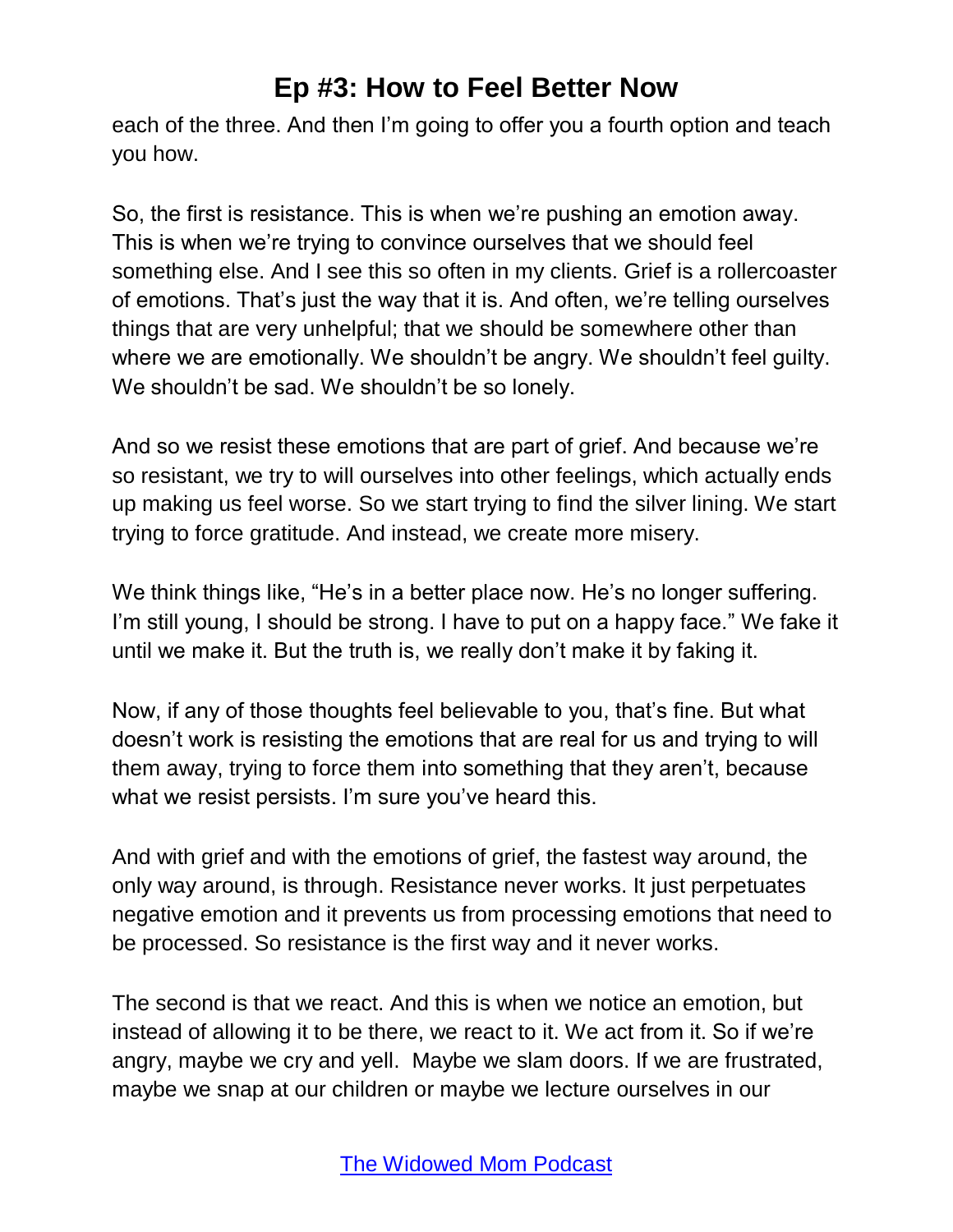minds. Instead of noticing the emotion, we let it control our behavior. Maybe we stay in bed all day because we're feeling sad.

So reacting is when the emotion is what drives our behavior. So we resist, we react, or the third, we avoid. I wonder, in life, if you're avoiding any emotions. Often, this looks like what I call the overings; over-shopping, overeating, overdrinking, overworking, over-busying.

This is when we distract ourselves because we don't want to feel what we're feeling, so we numb it out with something else. We try to get away from it, try to avoid it, keep ourselves really busy. Maybe we work more than we're normally working. We go shopping for that high. We drink more than we normally would or more than we want to. We eat our feelings.

We're avoiding them because we don't have the tools to do anything else but resist, react, and avoid. But here's the honest truth; emotions cannot hurt us when we know what to do with them. And so what's hurting us isn't the actual emotions as much as it is our inability to experience them for what they are, because we really don't need to change our emotions to change our experience of them.

And so you probably came to this episode thinking that I was going to teach you how to change your feelings, which I will later in another episode. But in this episode, I'm not interested in teaching you how to change your emotions. I'm interested in teaching you how to process them, how to actually feel them. Because when you learn that skill, emotions aren't such a big deal.

The reason we're in such a rush to get away from emotions is because we've been taught that they are a problem. This isn't true. Emotions are a part of our human experience; all of them are a normal part of grief.

I know this may not be what you were hoping to hear, I completely understand, but stay with me for a bit and I'm going to teach you the three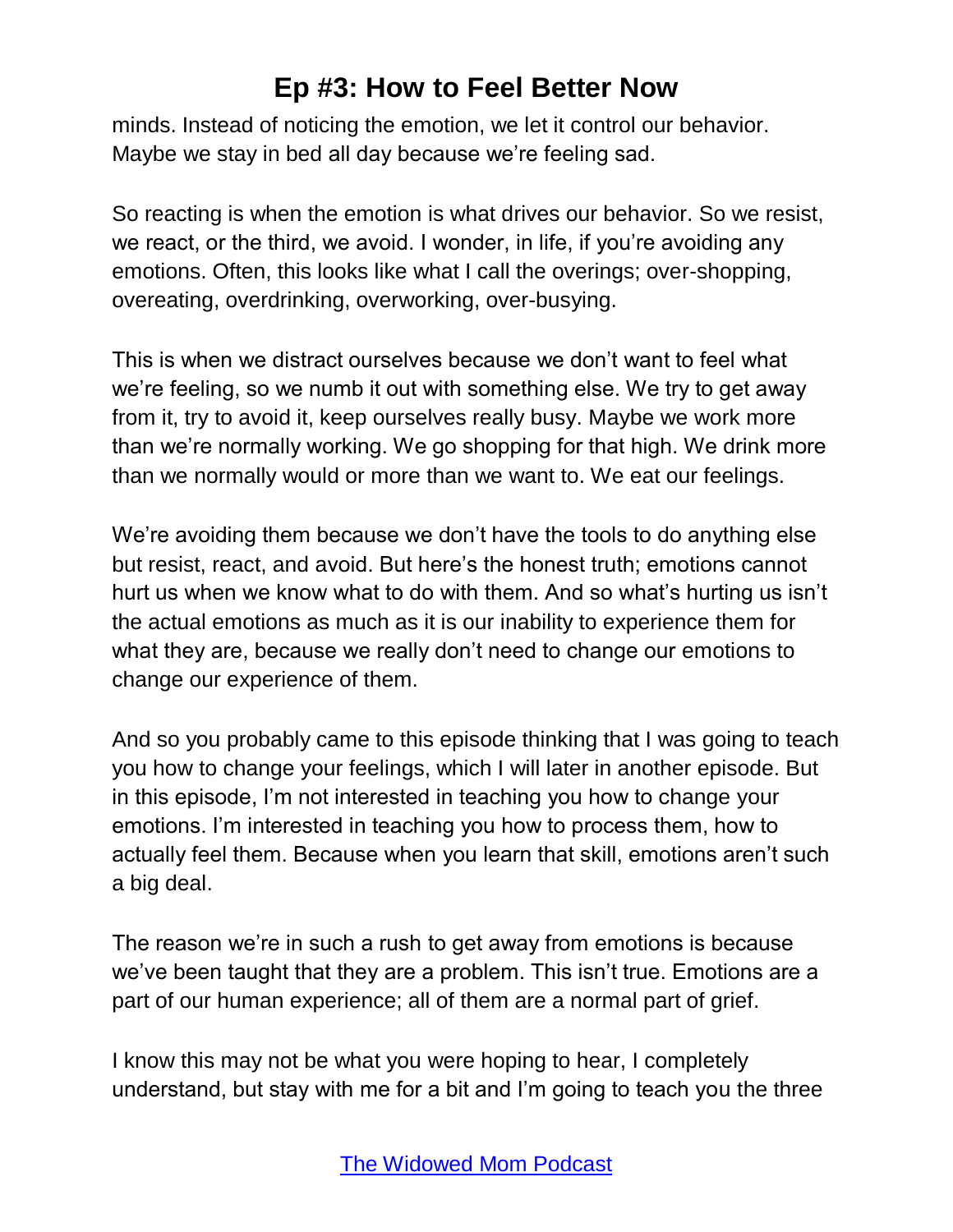steps that you can take to start feeling better now; not changing your feelings, that will come later, but first actually feeling your feelings. And this is a skill, so let's jump in.

So, if we don't want to resist, react, or avoid, what do we want to do? The fourth way, the way that I want to teach you is we want to allow. We want to allow emotions to be there without making their presence mean that something has gone wrong. We want to allow them so that we can go through them, we can process them, we can digest them.

And when we do that, they will pass faster and our experience of them will be so much more pleasant than when we are resisting, reacting, and avoiding. I love pneumonic devices; things that help us remember easier. And so I came up with one for this process.

And that is the word NOW. If you can remember how to feel better NOW, you will know these three steps, and here they are. N stands for name. So the first step is that you have to name the emotion that you're having. You have to notice that you're having it and then figure out what it is. Is it happy, is it sad, lonely, anxious, disgusted, amazed, humiliated, proud, rejected, loving, what is it? What would you name it? What is the one word that you can use to name this emotion that you're noticing?

Then – that's the  $N - O$ , open up to it. So often, because we don't have the skill of feeling a feeling, when we notice it, we close. We close down, we go away. We try to avoid. We even kind of physically recoil. But that won't work if we're trying to actually allow an emotion to be present. When we're trying to process it, we have to welcome it into our body. We have to open up to it so that we can process it and digest it.

So we name it, we open up to it, and then the W in NOW is we witness the emotion. Emotions are just physical vibrations that are the product of thoughts. So we have a thought and it creates a feeling and that feeling or emotion is experienced in our body as a vibration.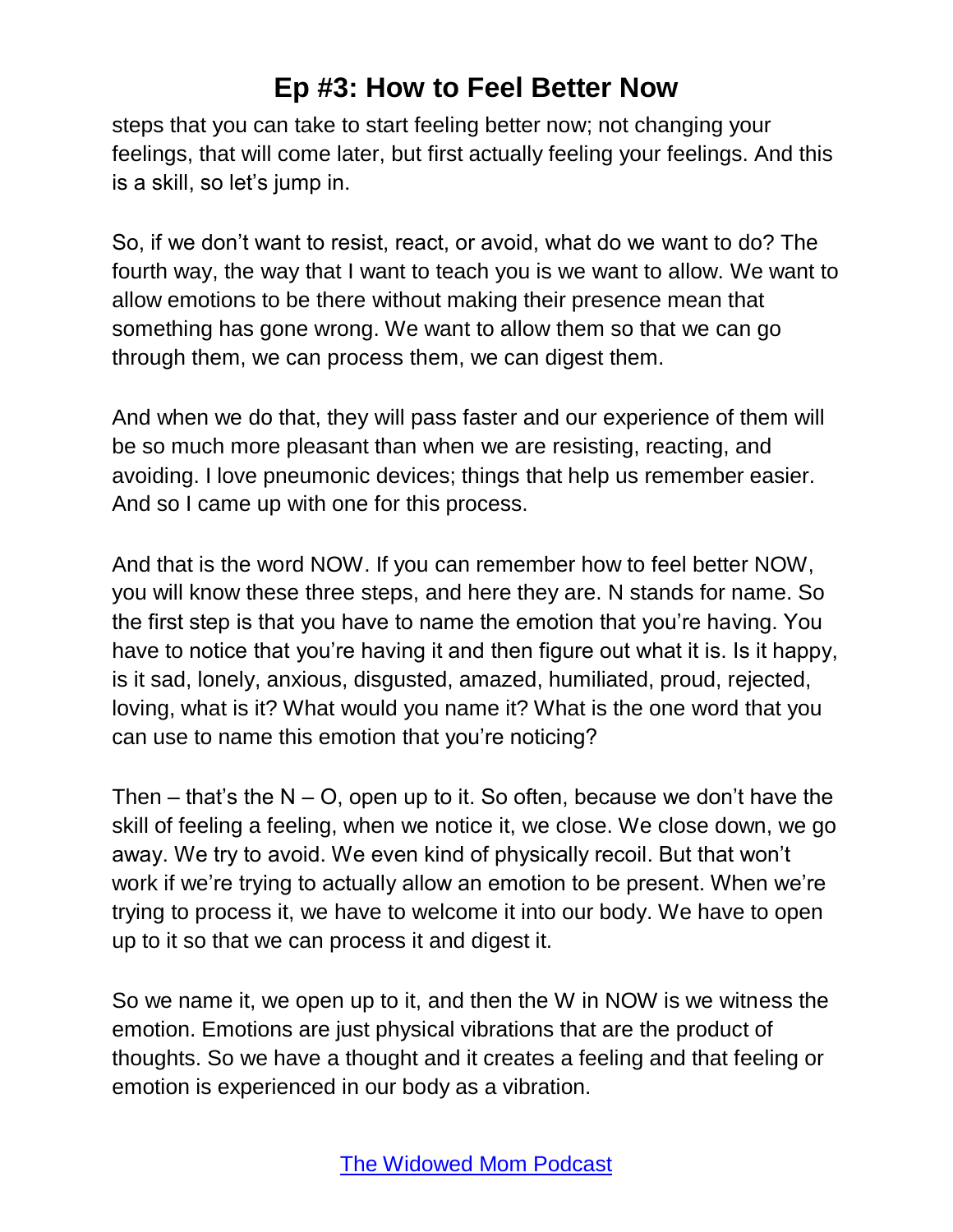And when we can kind of go to this watcher place and witness what that feels like in the human body, it will digest. It will process. And it usually only takes a couple of minutes for that emotion to run its course. So we name it, we open up to it, and then we witness it.

So when you're witnessing the physical experience of an emotion, I want you to imagine that you are talking to a robot. Imagine you've got a robot that has no concept of what it could possibly feel like to have an emotion, because it's a robot, it's never had that before. How could you explain to this robot what it's like to feel an emotion?

You would be very objective in the way that you describe it, right? So questions like, is it big or is it small? Is it more fast or more slow? Does it have a color? Does it have a texture? Is it soft? Is it bumpy? Is it slimy? Is it shiny? Does it move? Does it start in one place and travel to another? Where is it? What part of your body is calling to you? Where do you notice it? Does it make you want to do anything? And explain that experience to that robot and in doing so, watch it dissipate.

Last year, when my eleven-year-old was about to start middle school, he was feeling particularly, you know, nervous about it, right? It's middle school. He's never been. He had a lot of thoughts about what it was going to be like, and like most kids his age, he was nervous.

And he told me the night before school, he said, "Mommy, I feel nervous." Now, what most parents probably say and what I may have said before I started studying this kind of work, you know, most parents would say, "Don't be nervous. It will be fine." Because we've been taught that emotions are a problem to be fixed, especially in our children.

But what I'm really telling him is, "You shouldn't be feeling what you're feeling." I'm encouraging him to resist feeling his feelings and push them away and convince himself that he shouldn't be feeling that way and to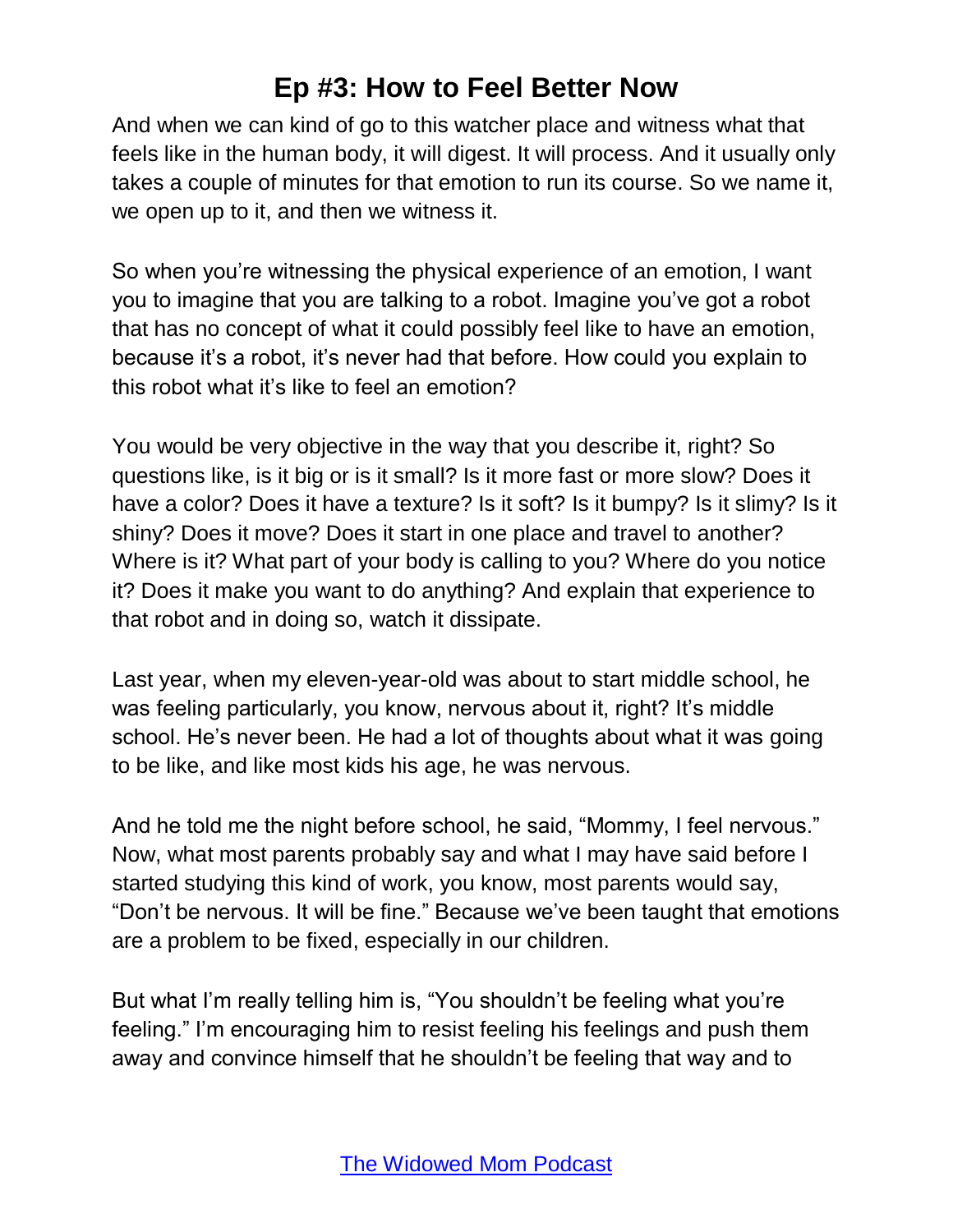silver-lining it, right, find better thoughts. That's not useful to him in that moment.

So instead, we sat there together and I said, "Buddy, it's okay to be nervous. It's normal to be nervous, and I bet lots of other kids are nervous too. And you can totally handle nervous. What does nervous feel like in your body? Tell me about it."

And I started asking him questions and I helped him witness the emotion that he was having. And 11-year-olds are precious. I may be a little bit biased because mine, I think, is particularly precious. But what he came up with as he was experiencing this emotion and witnessing it in his body was that nervous to him felt like fast, it felt fluttery, he felt it in his belly, it was very big. And he told me – I asked him, "Buddy, if you could give it a shape, what shape would you give it?" He said, "It's an octagon."

I said, "Buddy, if you could give it a color, what color do you think it is?" And he said, "It's purple." So he witnessed that nervous feeling in his body and he witnessed it as a fast octagon that was big and fluttery and purple. And by witnessing it, his experience of it lessened. It wasn't so intense. It wasn't so overwhelming. It wasn't such a problem.

And we talked about what it would be like to take that fast purple octagon that was big and fluttery and carry it around with him for the first day of middle school and he could bring that emotion with him and he wouldn't even have to make it go away because now he knew what it was. Now it wasn't so scary. Now it was something he could articulate and just notice and it didn't seem to have that grip over him that it did before we witnessed it.

And when we experience emotions in this way, and we help our kids do the same, what we're also saying is that there's nothing wrong with you. We're also teaching our kids and ourselves that a range of emotions are part of the human experience and they are certainly part of grief. And we live in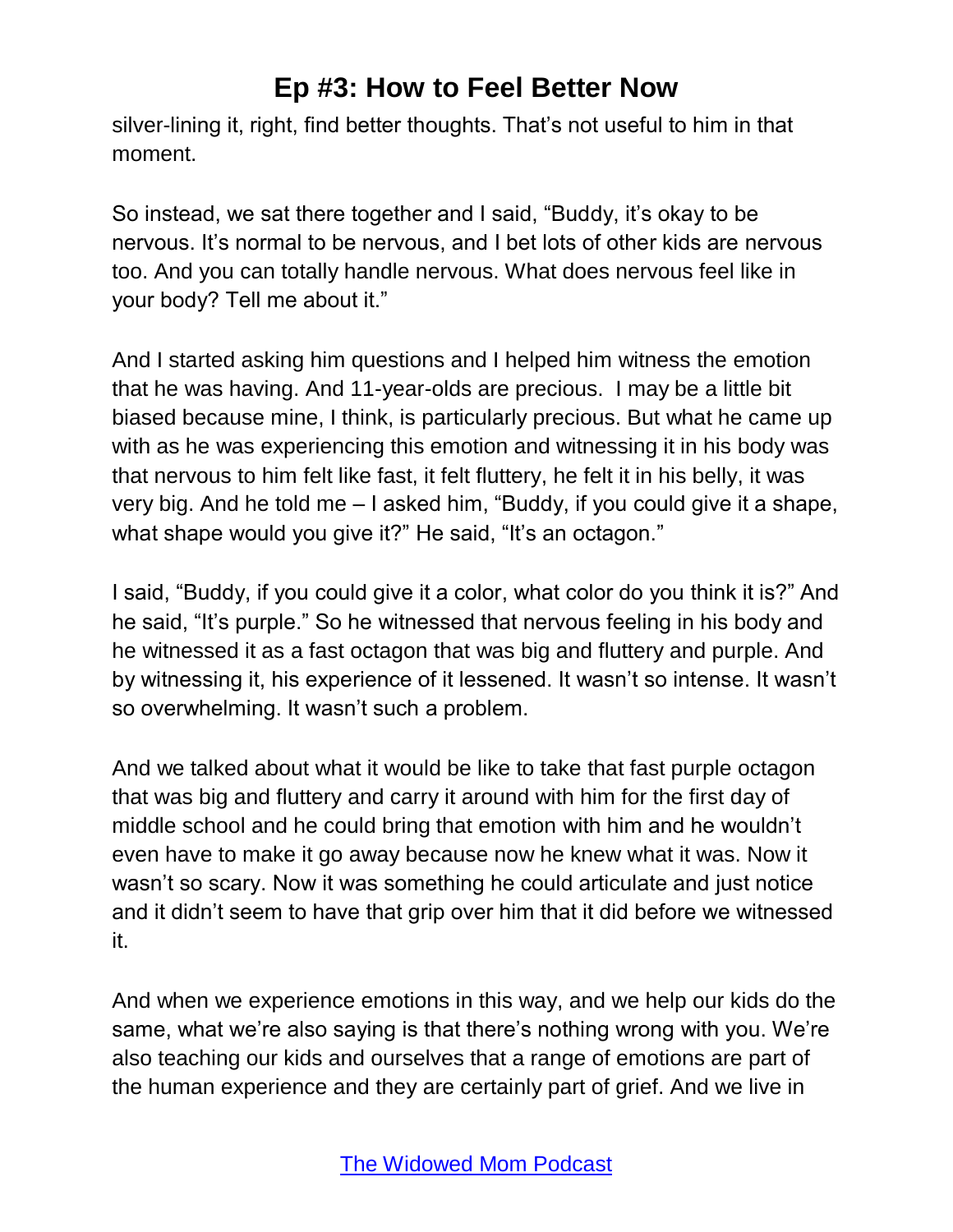this culture that constantly seeks and sells us happiness and somehow convinces us that if we aren't happy enough that there is something wrong with us.

So let's learn the skill of allowing an emotion. And I did this for myself, actually just yesterday I was feeling some anxiety. And so I noticed it. I named it. This is anxiety. I opened up to it and then I watched it. and anxiety for me felt like tightness in my ribcage and my chest and it felt dark and it felt pulsing and it felt kind of small but very tense and I just watched it.

That, my friends, is feeling a feeling. And it's such a different experience when you've never done it before. But when you get good at it, what you will learn is that feelings aren't nearly as big of a deal as we think they are. They are not problems to be fixed. They're just part of the human experience.

What I have learned is that as much as we would like to avoid emotions, as much as we would like to resist them, as much as we wish they would go away, that emotions, and especially the emotions of grief, will wait for us to process them. This is why, when I talk to widows who are decades out from their loss, some of them are still resisting the emotions. And as a result, they haven't been able to move forward.

Now, of course, I'm overly simplifying it and sometimes there's a lot more to it than just that, but this skill of learning to allow emotions is something that will serve you forever. You'll no longer have to turn to anything outside of you. You won't need more food. You won't need more alcohol. You won't need to distract yourself with busyness. You won't need retail therapy.

You'll just know that emotions are a part of your experience and when they happen, they're vibrations in your body, you can allow them, and they will pass. And it takes some practice, but it's practice worth doing. So